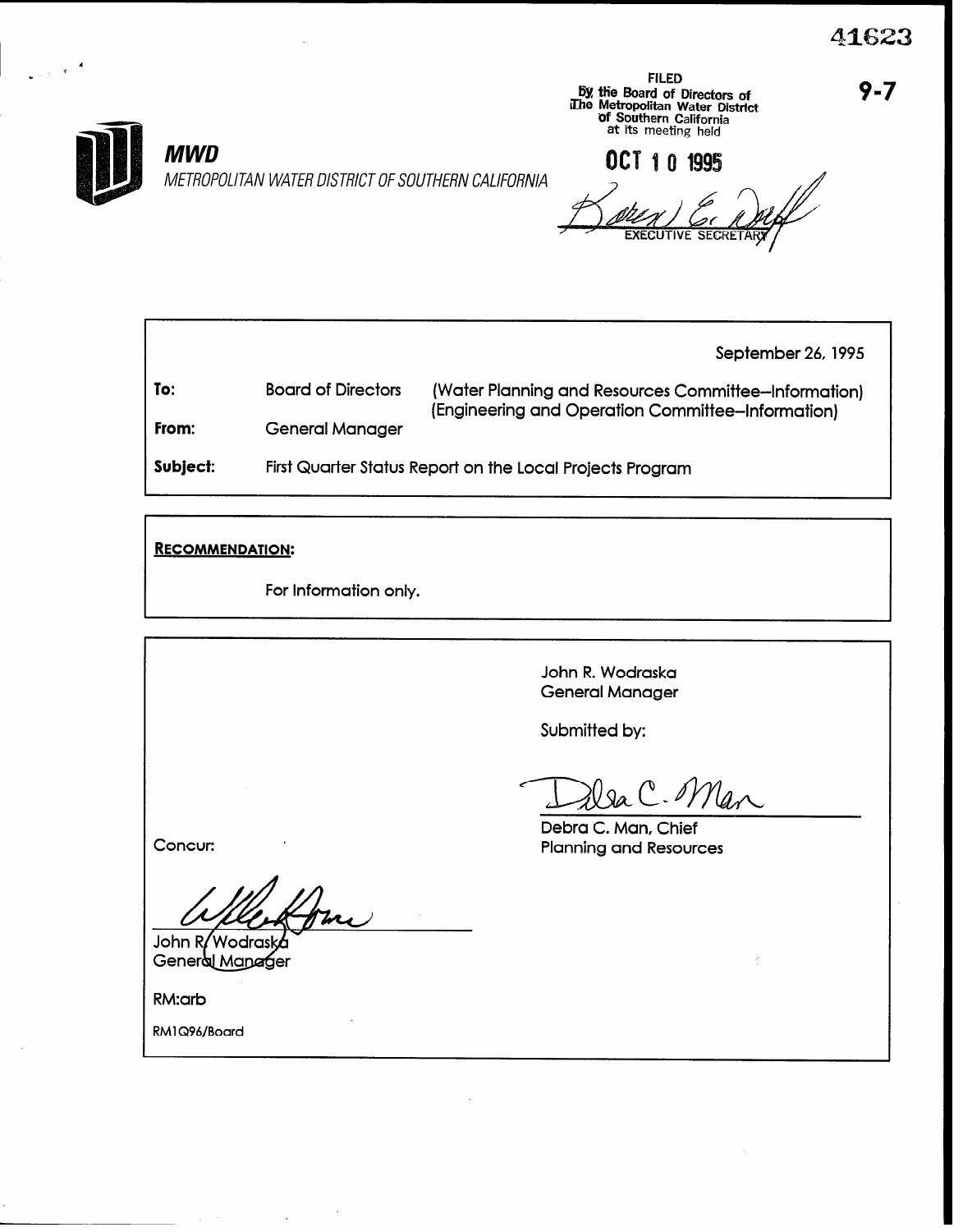## EXECUTIVE SUMMARY:

Presently, the Local Projects Program (LPP) includes 40 projects that will receive financial assistance from Metropolitan for an ultimate yield of about 178,000 acre-feet per year (AFY) of recycled water.

Thirty of these projects are in operation and receiving Metropolitan's LPP incentives. The remaining ten projects have been approved by your board for participation under the LPP and are under design or construction. To date, Metropolitan has provided approximately \$21.3 million in incentives for the production of about 148,000 acre-feet of recycled water for beneficial uses. This local recycled water allows a similar amount of Metropolitan potable water to be used for regional benefit.

At its August 1995 meeting, your board authorized the General Manager to amend the existing LPP agreements to include terms and conditions of the proposed Local Resources Program. A letter discussing this action and a draft sample amendment have been sent to all member agencies.

## **DETAILED REPORT:**

Pursuant to Administrative Code Section 2720, the following quarterly report on the status of the Local Projects Program (LPP) is submitted for your information. Through the LPP, Metropolitan provides to local agencies a financial contribution of \$154 per acre-foot of LPP, Metropolitan provides to local agencies a financial contribution of \$154 per acre-foot of recycled water that reduces a demand for Metropolitan's imported supplies.

 $A$  is  $A$  its  $A$  is  $A$  its  $A$  is an obtained the General Manager to  $A$ amend the existing agreements to include the proposed terms and conditions of the proposed Local Andrew Local Conditions of the proposed Local Andrew Local Conditions of the proposed Local Conditions of the proposed Local amend the existing LPP agreements to include terms and conditions of the proposed Local Resources Program (LRP), which were detailed in the June 27, 1995 pending letter to your board. The General Manager was also authorized to approve and enter into agreements for the LPP projects currently under review. All amendments would take effect on September 1, 1995, and would remain in effect until the last day of the month in which your board takes action authorizing the final form of the long-term LRP. It is expected that the terms and conditions of the long-term LRP, when adopted by your board, will supersede this temporary program. A pending letter discussing the terms and conditions of the proposed long-term LRP is being submitted to your board this month.

A letter was sent to the member agency managers describing your board's action in August and the terms and conditions of the temporary LRP. In addition, staff prepared a draft sample amendment and sent it to the member agencies and Integrated<br>Resources Plan workgroup for review and comments.

Notable events (regarding LPP projects) in the first quarter of fiscal year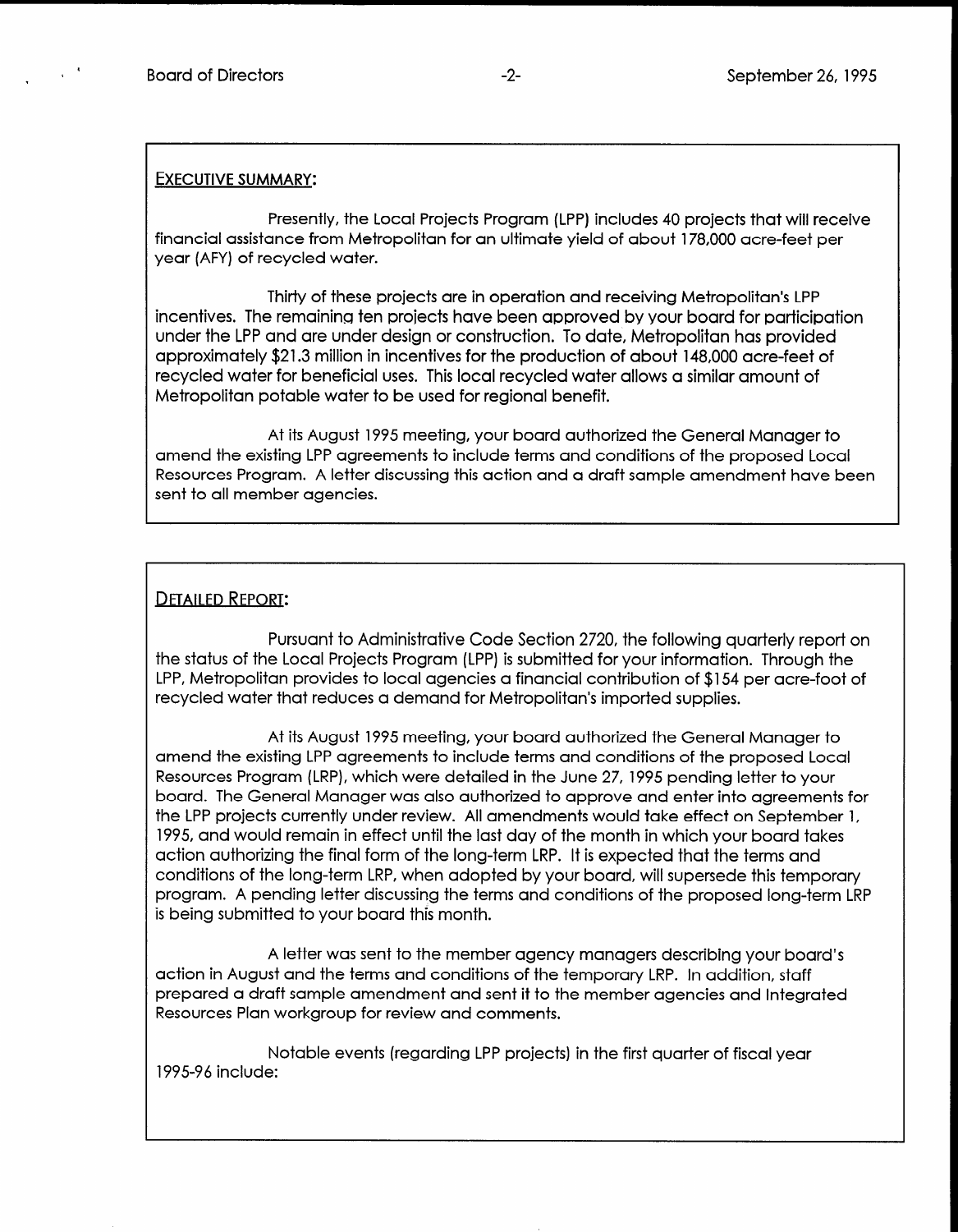- The LPP agreement for the Padre Dam Reclaimed Water System Phase I was executed. The project will ultimately deliver 850 acre-feet per year (AFY) of recycled water for landscape irrigation purposes. The ground breaking ceremony for the project was held on August 30, 1995.
- <sup>l</sup>The West Basin Municipal Water District began delivering approximately 5 million gallons per day (MGD) of recycled water to the Mobil refinery for industrial use, and 5 MGD of recycled water to the West Coast Barrier injection wells for sea water intrusion control purposes. The project will ultimately produce 70,000 AFY of recycled water.
- <sup>l</sup>The LPP agreement for the Eastern Regional Reclaimed Water System project was executed. The project will deliver about 4,900 AFY of recycled water for landscape and agricultural irrigation. Metropolitan will use approximately 2,000 AFY of recycled water for landscape irrigation and recreational purposes at the Domenigoni Valley Reservoir site once the East Recreation Area is fully developed.

Presently, the LPP includes 40 projects which are estimated to ultimately produce about 178,000 AFY of recycled water. The LPP projects are listed in Table 1. Thirty of these projects are in operation and receiving Metropolitan's LPP incentives. These projects, collectively, produced about 26,000 acre-feet of recycled water in fiscal year 1994-95. Since the inception of the LPP, Metropolitan has provided approximately \$21.3 million in incentives for the production of 147,925 acre-feet of recycled water (see Figure 1) for landscape and golf-course irrigation, nurseries, and industrial uses. The remaining ten projects have been authorized for participation in the LPP and they are currently in design or under construction.

Seven proposed reclamation projects, with a potential yield of 26,525 AFY, currently under review for LPP assistance, are summarized in Table 2.

e. Gibber 1951 (1